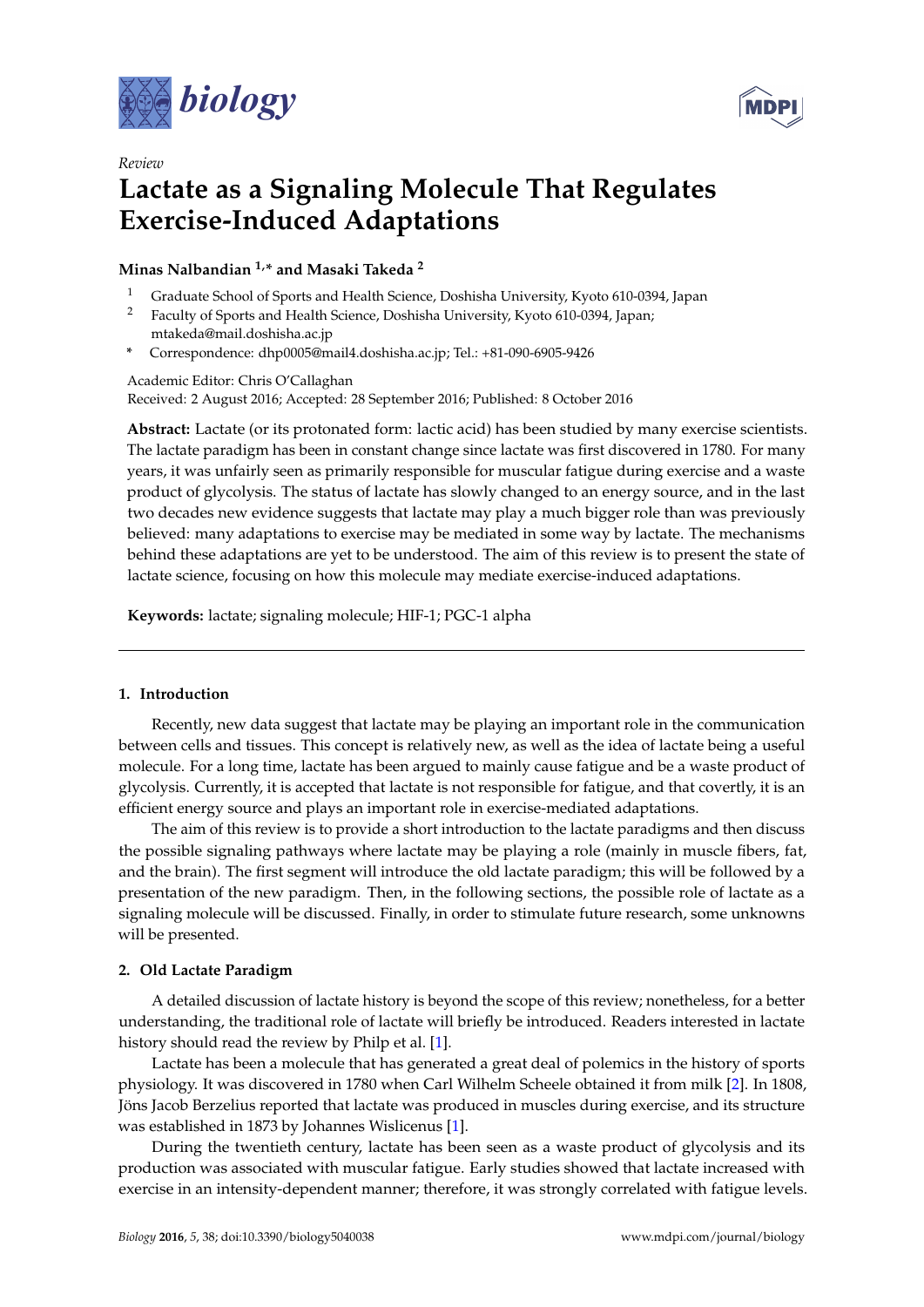The predominant theory was that lactic acid was produced from glycolysis: lactic acid is the acid form of lactate, which means it can donate a proton by releasing a hydrogen, in which case it will be converted into lactate (base form). At body pH, lactic acid, which has a low pK (i.e., acid dissociation constant), dissociates immediately into lactate and hydrogen (H<sup>+</sup>), therefore causing a decrease in the pH and producing muscular acidosis, which is even now argued as one of the possible causes of fatigue during high-intensity exercise [\[3–](#page-8-2)[5\]](#page-8-3). This paradigm presented lactate as a useless molecule that lacks function in the organism.

## **3. New Lactate Paradigm**

Since the 1980s, the lactate paradigm has drastically changed, starting with the acceptance that lactate is not responsible for acidosis. This change is clearly reviewed in Robergs et al. [\[6\]](#page-8-4). According to this theory, all the intermediate acids of glycolysis have a low pK (included lactic acid); therefore, at body pH levels they all exist in their base form. Furthermore, when the first "intermediate acid" in glycolysis (3-phosphoglycerate) is produced, there is no proton present to be released. As a consequence, pyruvic acid (as well as lactic acid) production is extremely low; instead, pyruvate and lactate are produced, and H<sup>+</sup> production hence does not come from lactate. The acidosis associated with exercise has been argued to be induced by the increased  $H<sup>+</sup>$  production from the ATP (adenosine triphosphate) hydrolysis (Equation (1)). Conversely, lactate production, transport, and metabolism may be an efficient way to control pH variations during exercise (ut infra). Despite the fact that lactate does not contribute to a decrease in pH, it has been argued to cause fatigue by itself. Hogan introduced this idea in 1995 [\[7\]](#page-8-5). Later studies [\[8](#page-8-6)[,9\]](#page-8-7) have suggested that lactate downregulates the activity of the glycolytic enzyme phosphofructokinase (PFK), therefore reducing energy production (this will be later discussed).

$$
ATP + H_2O \iff \text{where} \quad ADP + P_i + H^+ \tag{1}
$$
\n
$$
ATPase
$$

Lactate as an energy source has also been studied, and it is considered as both an immediate energy source and a contributor augmenting energy reserves. Muscle fibers are classified into two main types: glycolytic and oxidative fibers. During exercise, the demand for energy is increased and glycolytic fibers cover this demand by catabolizing glucose, which brings, as a consequence, increases in pyruvate production. When pyruvate production exceeds the glycolytic fiber capacity to consume pyruvate, it is reduced to lactate, a reaction that is mediated by the action of the enzyme lactate dehydrogenase A  $(LDHA)$ . After being produced, lactate is co-transported with an  $H<sup>+</sup>$  molecule (in a 1:1 molecule ratio) out of the cell by a simple diffusion facilitated by a monocarboxylate transporter 4 (MCT4). Once in the interstitial space or in the blood flow, it can be co-transported with one  $H^+$  molecule by a monocarboxylate transporter 1 (MCT1) into an oxidative fiber where it can be metabolized (it is important to note that lactate may also be shuttled to the heart where it is used as an energy source, to the liver for glucose synthesis, and to other places such as fat and the brain, which will be discussed later). Once in the oxidative fiber, lactate is converted into pyruvate by the action of lactate dehydrogenase B (LDHB), and pyruvate is finally aerobically metabolized in the mitochondria. This theory was introduced by Brooks in 1986 under the name of the "lactate shuttle theory" [\[10\]](#page-8-8). From this perspective, lactate transport provides an effective way of regulating the accumulation of H<sup>+</sup> in glycolytic fibers. During exercise, in glycolytic fibers, H<sup>+</sup>-lactate co-transport is responsible for approximately  $70\% - 75\%$  of the release of  $H^+$  [\[11\]](#page-8-9); therefore, the lactate export helps to protect glycolytic fibers from intracellular acidosis. Furthermore, when lactate is produced from pyruvate, it consumes two additional hydrogen molecules (one H and one H<sup>+</sup>) and releases one molecule of NAD (nicotinamide adenine dinucleotide), which is needed for the glycolysis. In the oxidative fibers, the opposite reaction takes place, producing pyruvate and NADH (both needed for oxidative phosphorylation) from lactate and NAD (Equation (2)). From this perspective, lactate production (in glycolytic fibers) and reduction into pyruvate (oxidative fibers) change the cell redox balance, a process that has particular importance during high-intensity exercise [\[12\]](#page-8-10). It should also be noted that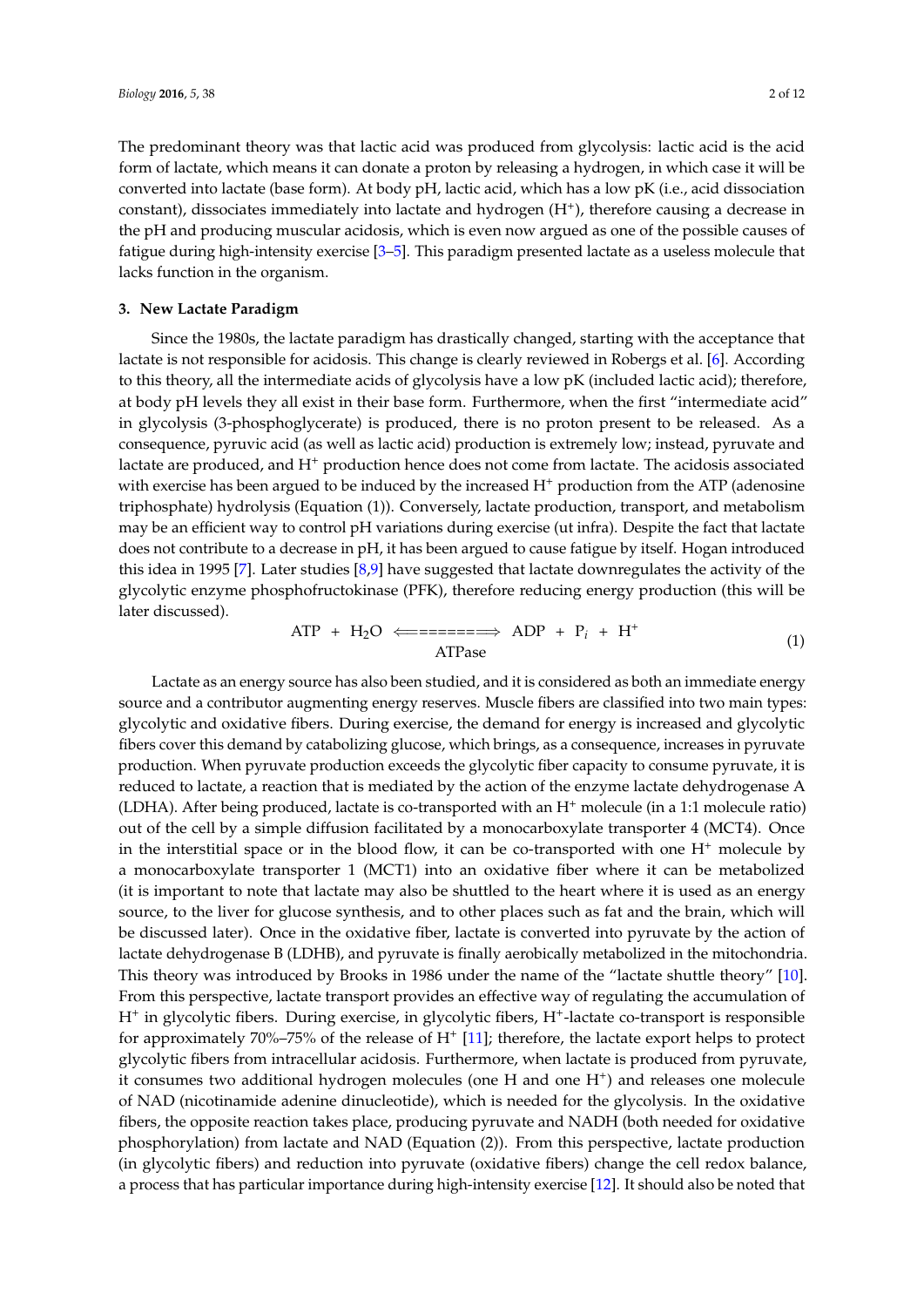lactate aerobic metabolism has been suggested to be an important energy source during high-intensity exercise [\[13,](#page-8-11)[14\]](#page-8-12); thus, this process is of relevance during that exercise modality.

$$
\langle\langle\text{=LDHB}\rangle
$$
\n
$$
\text{Pyruvate + NADH}^{+} + \text{H}^{+} \langle\text{======}) \text{Lactate + NAD} \tag{2}
$$
\n
$$
\text{LDHA} \Rightarrow \text{LDA} \Rightarrow \text{LDA} \Rightarrow \text{LDA} \Rightarrow \text{LDA} \Rightarrow \text{LDA} \Rightarrow \text{LDA} \Rightarrow \text{LDA} \Rightarrow \text{LDA} \Rightarrow \text{LDA} \Rightarrow \text{LDA} \Rightarrow \text{LDA} \Rightarrow \text{LDA} \Rightarrow \text{LDA} \Rightarrow \text{LDA} \Rightarrow \text{LDA} \Rightarrow \text{LDA} \Rightarrow \text{LDA} \Rightarrow \text{LDA} \Rightarrow \text{LDA} \Rightarrow \text{LDA} \Rightarrow \text{LDA} \Rightarrow \text{LDA} \Rightarrow \text{LDA} \Rightarrow \text{LDA} \Rightarrow \text{LDA} \Rightarrow \text{LDA} \Rightarrow \text{LDA} \Rightarrow \text{LDA} \Rightarrow \text{LDA} \Rightarrow \text{LDA} \Rightarrow \text{LDA} \Rightarrow \text{LDA} \Rightarrow \text{LDA} \Rightarrow \text{LDA} \Rightarrow \text{LDA} \Rightarrow \text{LDA} \Rightarrow \text{LDA} \Rightarrow \text{LDA} \Rightarrow \text{LDA} \Rightarrow \text{LDA} \Rightarrow \text{LDA} \Rightarrow \text{LDA} \Rightarrow \text{LDA} \Rightarrow \text{LDA} \Rightarrow \text{LDA} \Rightarrow \text{LDA} \Rightarrow \text{LDA} \Rightarrow \text{LDA} \Rightarrow \text{LDA} \Rightarrow \text{LDA} \Rightarrow \text{LDA} \Rightarrow \text{LDA} \Rightarrow \text{LDA} \Rightarrow \text{LDA} \Rightarrow \text{LDA} \Rightarrow \text{LDA} \Rightarrow \text{LDA} \Rightarrow \text{LDA} \Rightarrow \text{LDA} \Rightarrow \text{LDA} \Rightarrow \text{LDA} \Rightarrow \text{LDA} \Rightarrow \text{LDA} \Rightarrow \text{LDA} \Rightarrow \text{LDA} \Rightarrow \text{LDA} \Rightarrow \text{LDA} \Rightarrow \text{LDA} \Rightarrow \text{LDA} \Rightarrow \text{LDA} \Rightarrow \text{LDA} \Rightarrow \text{LDA} \Rightarrow \text{LDA} \Rightarrow \text{LDA} \Rightarrow \text{LDA} \Rightarrow \text{LDA} \Rightarrow \text{LDA} \Rightarrow \text{LDA} \Rightarrow \text{LDA} \Rightarrow \text{LDA} \Rightarrow \text{LDA} \Rightarrow \text{LDA} \Rightarrow \text{LDA} \Rightarrow \text{LDA} \Rightarrow \text
$$

In addition, lactate has been traditionally seen as a precursor molecule for glycogenesis and gluconeogenesis in the liver: lactate produced in the muscle is transported through the blood to the liver, where it is converted into pyruvate, and pyruvate is then used for glucose synthesis (gluconeogenesis). Moreover, other studies have suggested that glucose may also be synthesized from lactate in the muscles [\[15](#page-8-13)[,16\]](#page-8-14), being of particular relevance for the restoration of muscular glycogen after exercise [\[17](#page-8-15)[,18\]](#page-8-16).

The lactate shuttle theory brought to the field a new research focus: lactate as a signaling molecule. Lactate is a molecule that is transported between cells and tissues, and this molecular exchange may be affecting the places targeted by lactate in many ways. The following sections of this review will focus on how the signals carried by lactate are interpreted by the target tissues, which adaptations may be induced, and which mechanisms underlie these adaptations.

## **4. HIF-1 Mediates Lactate Related Adaptations in Hypoxia**

In glycolytic muscle fibers, the transcription factor hypoxia inducible factor-1 (HIF-1) activity is increased, particularly in response to high-intensity exercise [\[19\]](#page-8-17). This incremented activity generates many adaptations that include an increase in the anaerobic glycolytic capacity [\[20,](#page-8-18)[21\]](#page-8-19). HIF-1 mediated adaptations influence lactate production, transport, and metabolism; furthermore, there are potential reciprocal control mechanisms by lactate on HIF-1 activity.

HIF-1 is recognized for being the master regulator of oxygen homeostasis [\[20](#page-8-18)[–22\]](#page-9-0), and it has been reported to be more active in glycolytic than in oxidative fibers [\[23\]](#page-9-1). HIF-1 is a heterodimeric transcription factor that has two sub-units: HIF-1 alpha (oxygen-regulated subunit) and HIF-1beta. After its synthesis, HIF-1 alpha is hydroxylated on proline residues (Pro402 and Pro564) by prolyl hydroxylase 1-3 (PHD1-3). This allows the recognition and ubiquitination by the von Hippel–Lindau ubiquitin ligase E3 (VHL E3), starting a process that ends with the degradation of the protein complex by the 26s proteasome. During hypoxia (low oxygen concentration), PHD1-3 is inhibited and HIF-1 alpha is not degraded and remains active [\[20\]](#page-8-18). When this transcription factor is active, it regulates the expression of several genes; among them, many are proteins involved in glycolysis and lactate pathways, favoring anaerobic ways of obtaining energy and stopping aerobic ones.

It has been shown that, in mouse embryo fibroblasts, HIF-1 directly targets the pyruvate dehydrogenase kinase 1 (PDK1) gene and increases its protein expression [\[24\]](#page-9-2). PDK1 inactivates the TCA cycle enzyme pyruvate dehydrogenase (PDH), which is the enzyme responsible for catalyzing the oxidative decarboxylation of pyruvate to acetyl-coenzyme A (the first step in the mitochondrial catabolism of pyruvate). As a consequence, the PDK1 increased expression mediated by HIF-1 slows aerobic metabolism and increases pyruvate levels, and pyruvate will ultimately be converted into lactate. This mechanism is not the only one by which HIF-1-mediated adaptations affect lactate pathways.

Monocarboxylate transporters (MCTs), which are upregulated by high-intensity exercise [\[25](#page-9-3)[–28\]](#page-9-4), are further proteins that are affected by HIF-1 alpha mediated adaptations. As described before, MCT4 (Km of 25–31 mM) is the isoform predominant in glycolytic fibers, and MCT1 (Km of 3.5–8.3 mM) is the predominant isoform in oxidative fibers; thus, it is suggested that MCT4 facilitates the release of lactate from glycolytic fibers, and MCT1 facilitates the uptake of lactate in oxidative fibers. Ullah et al. [\[29\]](#page-9-5) reported that, in cultured cells, HIF-1 mediates lactate transport adaptations by increasing MCT4 protein content and mRNA. Under hypoxia  $(1\% O_2)$ , MCT4 gene expression and protein content were increased; however, in HIF-1 knock-out cells under the same hypoxic condition, no changes in MCT4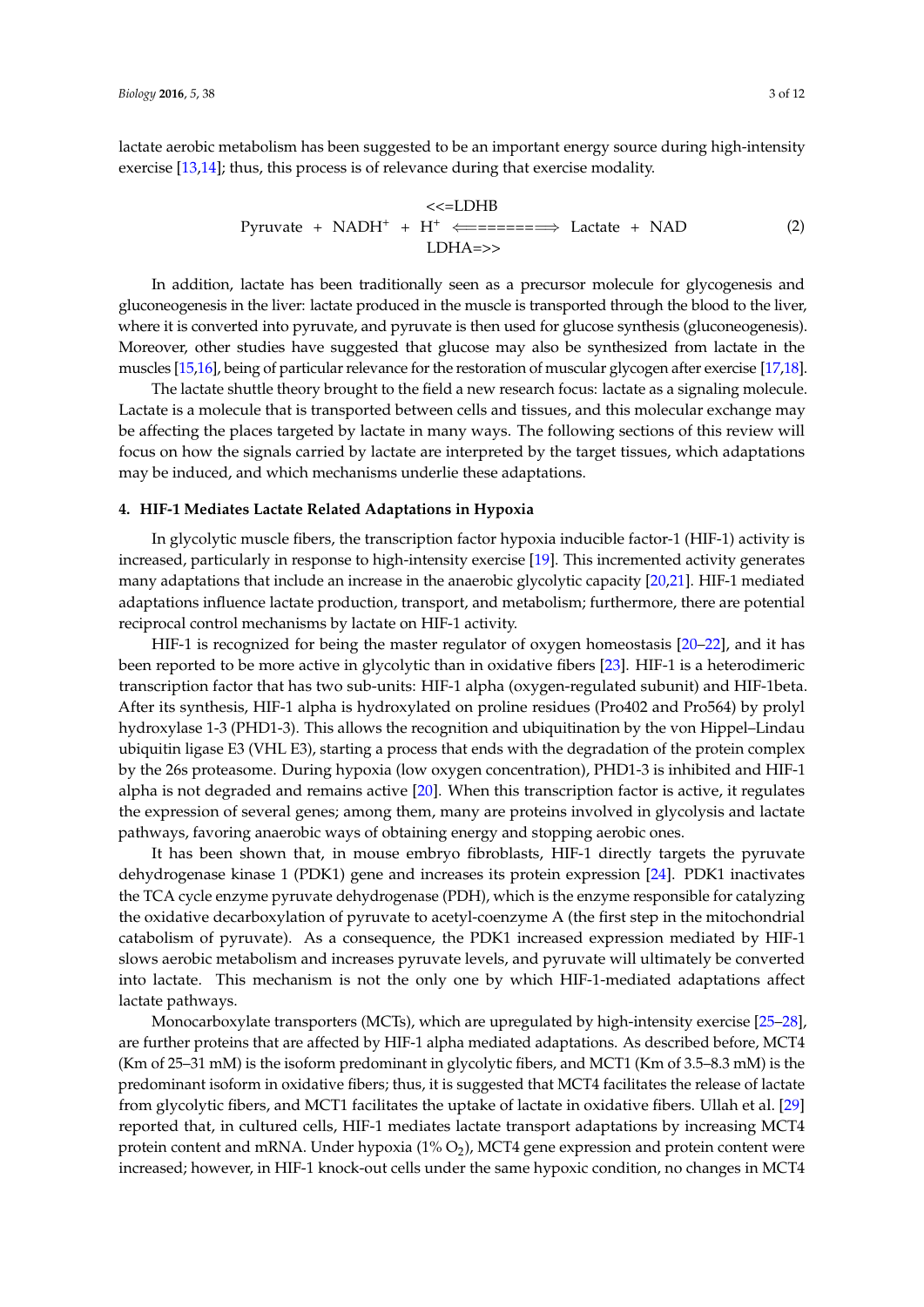were observed. On the other hand, the same research reported that MCT1 protein expression and contents were not affected by HIF-1 activation.

The regulation of lactate production has also been shown to be indirectly favored by HIF-1 activity. HIF-1 promotes the expression of glycolytic genes that encode the enzyme PFK, the glucose transporters GLUT1-3 in different cultured cells [30-33], and the GLUT4 translocation in C2C12 myocytes [\[30\]](#page-9-6). PFK is the key enzyme of glycolysis and increased levels are associated with higher muscle glycolytic capacity and therefore upregulated lactate production. GLUT1-3-4, which are the glucose transporters in the cell membrane, also favor glycolysis by augmenting glucose transport into the cell. Additionally, in C2C12 myotubes, HIF-1 regulated glycogen synthesis by regulating the expression of the GYS1 gene [\[34\]](#page-9-8), a gene that is responsible for the synthesis of glycogen synthase. Furthermore, the expression of UGP2 and GBE1 (genes that are in charge of the rest of the enzymes Furthermore, the expression of UGP2 and GBE1 (genes that are in charge of the rest of the enzymes needed for glycogen synthesis) were also induced by hypoxia, but it is still unknown if the expression needed for glycogen synthesis) were also induced by hypoxia, but it is still unknown if the of these genes is also HIF-1-dependent  $[34]$ . It should be noted that the primary limiting factors for glycogen synthesis (apart from substrates availability) is the activity level of glycogen synthase [\[35\]](#page-9-9), which is upregulated by insulin [36] and glucose 6 phosphate [37], and inhibited by glycogen levels [\[38\]](#page-9-12). At the moment, there is no evidence suggesting that a HIF-1-mediated mechanism increases the activity of glycogen synthase. mechanism increases the activity of glycogen synthase. expression of the GYS1 gene [34], a gene that is responsible for the synthesis of glycogen synthase.

Other studies [39-[41\]](#page-9-14) suggested that the enzyme LDHA (which regulates the conversion of pyruvate to lactate) is regulated in hypoxia by an HIF-1-mediated mechanism, where HIF-1 binds to a pyruvate to lactate) is regulated in hypoxia by an HIF-1-mediated mechanism, where HIF-1 binds to LDHA gene promoter, upregulating LDHA production at a transcriptional level. However, it should a LDHA gene promoter, upregulating LDHA production at a transcriptional level. However, it be noted that LDHA regulation during hypoxia is not only dependent on HIF-1. Despite the fact that  $\frac{1}{2}$ HIF-1 activation is essential, it is not sufficient to activate LDHA production; thus, other transcription factor contributions are needed. All the discussed HIF-1-mediated adaptations (Figure [1\)](#page-3-0) lead to increases in the production and removal rates of lactate, and this directly affects the availability of pyruvate for aerobic glycolysis. It has been argued that this may be a mechanism to avoid oxidative stress caused by the increased production of reactive oxygen species (ROS) production from aerobic metabolism, which may be dangerous to cells and is particularly increased during hypoxia [\[42\]](#page-9-15). fact that EDHA regulation during hypoxia is not only dependent on THT-1. Despite the next is

<span id="page-3-0"></span>

**Figure 1.** HIF-1 activates signals which favor lactate production. Additionally, lactate indirectly **Figure 1.** HIF-1 activates signals which favor lactate production. Additionally, lactate indirectly affects HIF-1. The dotted arrows indicate transport and reactions, solid lines indicate increased affects HIF-1. The dotted arrows indicate transport and reactions, solid lines indicate increased (black) or inhibit (red) gene expression. HIF-1: hypoxia inducible factor-1; PDK: pyruvate dehydrogenase dehydrogenase kinase 1; PFK: phosphofructokinase; PDH: pyruvate dehydrogenase; LDHA: lactate kinase 1; PFK: phosphofructokinase; PDH: pyruvate dehydrogenase; LDHA: lactate dehydrogenase A; ROS: reactive oxygen species; MCT4: monocarboxylate transporter 4.

Interestingly, lactate has been shown to activate HIF-1, although none of the studies examined muscle fibers. In endothelial cells cultured with lactate, the expression of HIF-1 and vascular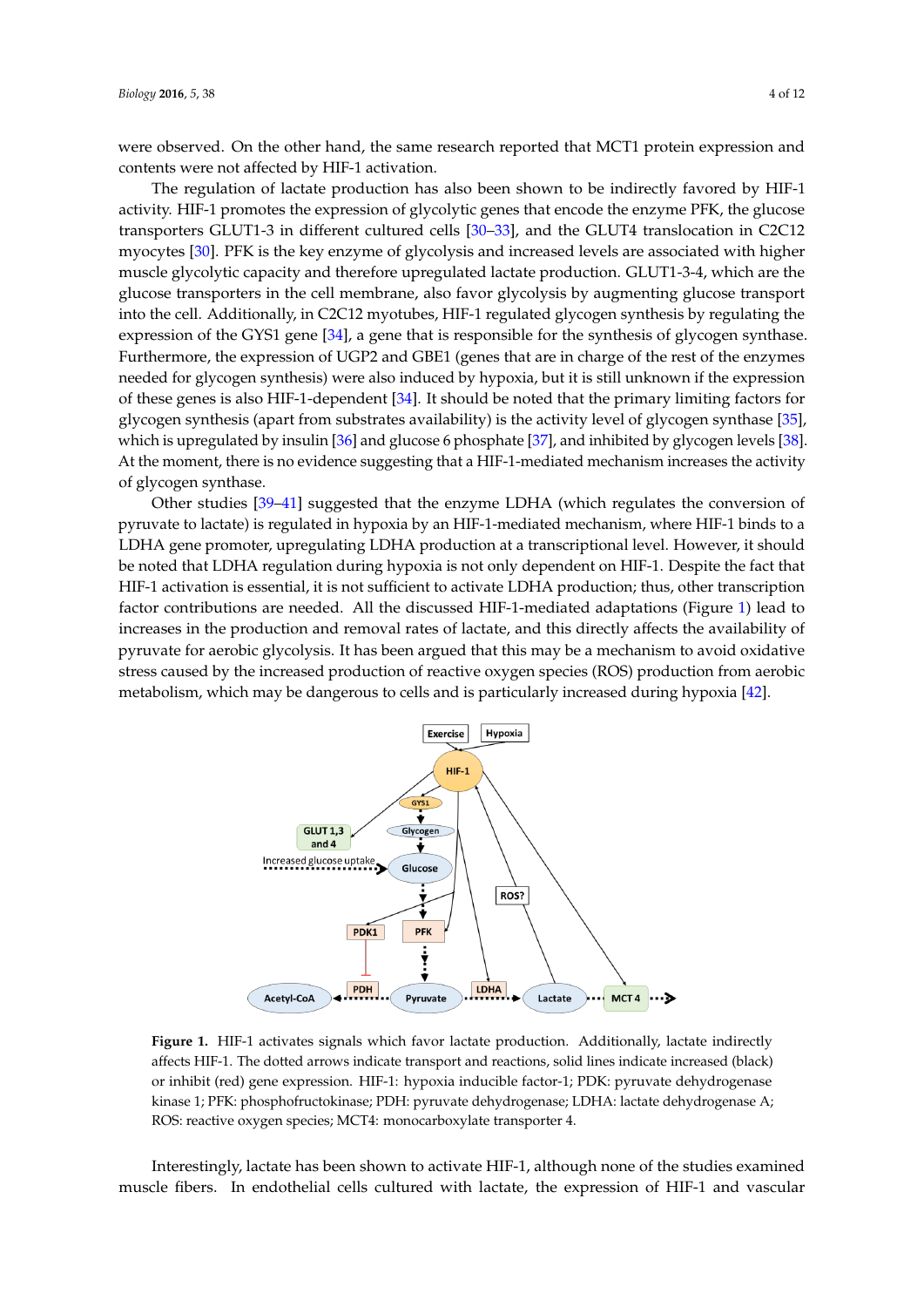endothelial growth factor (VEGF, which promotes angiogenesis and augments the available surface area for glucose exchange) were upregulated [\[22](#page-9-0)[,43\]](#page-9-16). Additionally, in oxidative tumor cells cultured with lactate, HIF-1 was activated [\[44\]](#page-10-0); as the used cells were oxidative, this may lead to the hypothesis that ROS produced from lactate catabolism may be mediating HIF-1 activation. Moreover, a study of the same group [\[22\]](#page-9-0) reported that, in endothelial cells, when MCT1 was blocked, the lactate-induced HIF-1 activation was inhibited. All these data suggest that lactate and HIF-1 activation may have reciprocal control; lactate production is upregulated by HIF-1, and in some way HIF-1 is activated in response to lactate in some cells type. The mechanism behind this reciprocal control is still unclear, but ROS-mediated activation of HIF-1 appears as a possible explanation. This hypothesis is supported by two studies that reported that antioxidants (N-acetyl-cysteine, ascorbate and iron) reduced HIF-1 levels in human P493B cells [\[45\]](#page-10-1) and various human cancer cell lines [\[46\]](#page-10-2). It would be of interest in future research to consider a ROS-mediated mechanism by which HIF-1 may be activated to favor anaerobic metabolism and stop ROS production.

# **5. PGC-1 Alpha Mediates Lactate Adaptations in Muscle Fibers 5. PGC-1 Alpha Mediates Lactate Adaptations in Muscle Fibers**

Many adaptations to exercise are mediated by the transcription factor peroxisome proliferator Many adaptations to exercise are mediated by the transcription factor peroxisome proliferator activated receptor gamma coactivator (PGC)-1 alpha. It is widely accepted that PGC-1 alpha is the activated receptor gamma coactivator (PGC)-1 alpha. It is widely accepted that PGC-1 alpha is the master controller of mitochondrial biogenesis as well as a regulator of many genes involved in energy master controller of mitochondrial biogenesis as well as a regulator of many genes involved in metabolism. There is a close relationship between lactate and this transcription factor. energy metabolism. There is a close relationship between lactate and this transcription factor.

In fact, PGC-1 alpha is a key regulator of lactate metabolism. It has been shown that, in C2C12 In fact, PGC-1 alpha is a key regulator of lactate metabolism. It has been shown that, in C2C12 myotubes, the LDH enzymes are regulated by this transcription factor in a way that favors lactate myotubes, the LDH enzymes are regulated by this transcription factor in a way that favors lactate catabolism [47]. LDHB isoform (which mediates the reaction that produces pyruvate from lactate) is catabolism [\[47\]](#page-10-3). LDHB isoform (which mediates the reaction that produces pyruvate from lactate) is upregulated at a transcriptional level when PGC-1 alpha binds estrogen receptor-alpha on a LDHB upregulated at a transcriptional level when PGC-1 alpha binds estrogen receptor-alpha on a LDHB promoter. Additionally, the expression of LDHA (enzyme which regulates the conversion of pyruvate promoter. Additionally, the expression of LDHA (enzyme which regulates the conversion of to lactate) was downregulated by PGC-1 alpha, apparently by a myelocytomatosis oncogene (Myc) medi[ated](#page-10-3) mechanism [47]. Additionally, the expression of MCT1 (which facilitates oxidative fibers lactate uptake) was also suggested to increase in response to PCG-1 alpha, but the mechanism behind this adaptation remains unclear. On the other hand, MCT4 (which facilitates lactate release from the glycolytic fibers) was not affected by PGC-1 alpha in rat [mus](#page-10-4)cle cells [48]. All these data suggest that PGC-1 alpha regulates lactate homeostasis by favoring lactate cat[abo](#page-4-0)lism (Figure 2). It is important to remark that these adaptations were observed in normoxia (i.e., there is enough oxygen to metabolize lactate).

<span id="page-4-0"></span>

**Figure 2.** PGC1-alpha controls lactate transport and homeostasis. Lactate also affects PGC1-alpha. **Figure 2.** PGC1-alpha controls lactate transport and homeostasis. Lactate also affects PGC1-alpha. The dotted arrows indicate transport and reactions; solid lines indicate increased (black) or inhibit The dotted arrows indicate transport and reactions; solid lines indicate increased (black) or inhibit (red) gene expression. ROS: reactive oxygen species; PGC1-alpha: peroxisome proliferator activated (red) gene expression. ROS: reactive oxygen species; PGC1-alpha: peroxisome proliferator activated receptor gamma coactivator-1 alpha; LDHA/B: lactate dehydrogenase A/B; MCT1: monocarboxylate receptor gamma coactivator-1 alpha; LDHA/B: lactate dehydrogenase A/B; MCT1: monocarboxylate transporter 1. transporter 1.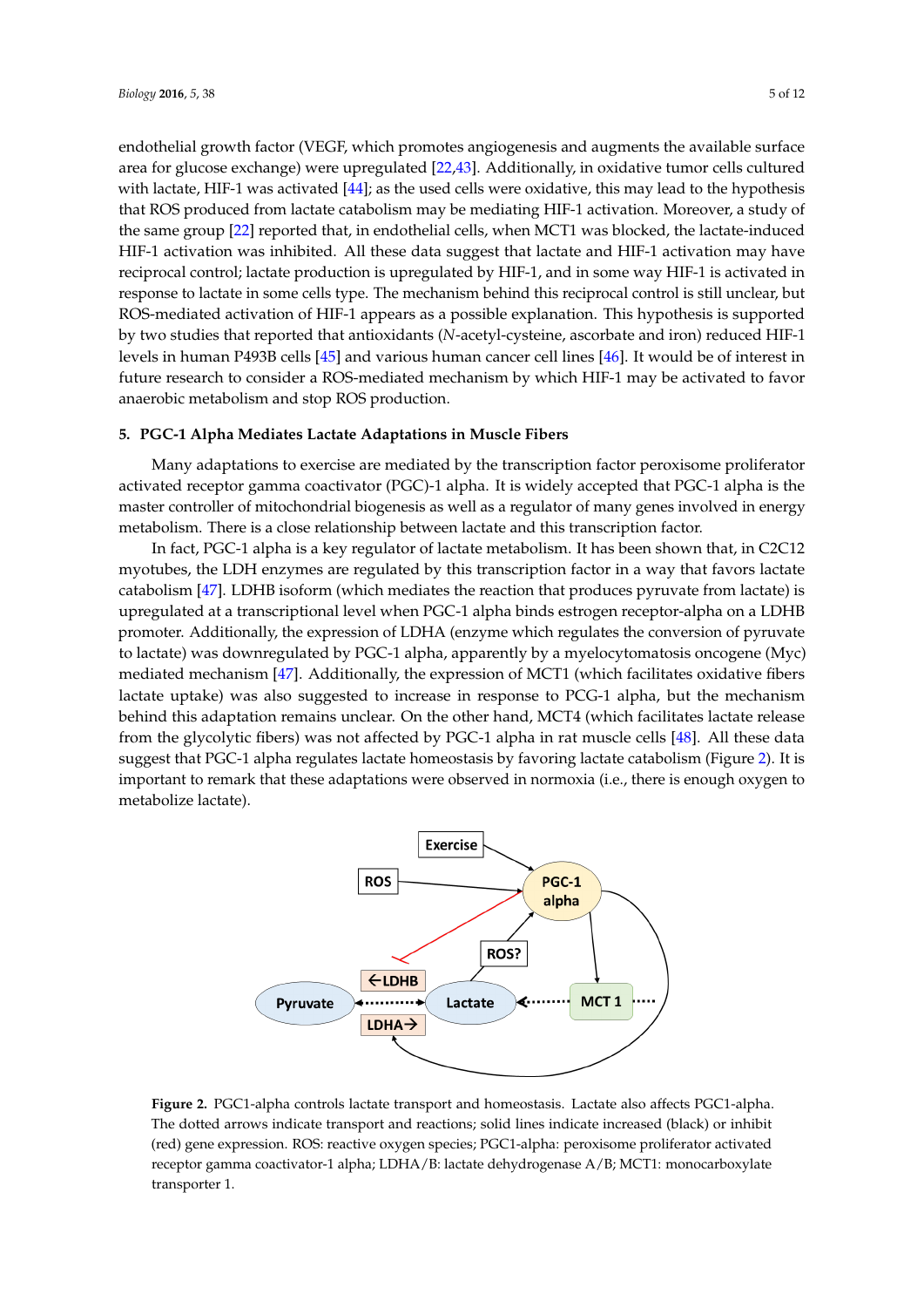Interestingly, lactate has been shown to upregulate the expression and content of some of the proteins upregulated by PGC-1 alpha. In mice, chronic post exercise lactate consumption increased MCT1 contents in glycolytic fibers [\[17\]](#page-8-15). Another study reported that, in L6 cells cultivated with lactate, MCT1, and cytochrome c oxidase complex IV (COXIV), protein context and gene expression were upregulated [\[49\]](#page-10-5). Additionally, decreased lactate accumulation in response to chronic dichloroacetate (an activator of PDH) administration reduced the mitochondrial adaptations to high-intensity interval training in mice. Citrate synthetase (CS), beta-HAD, and COXIV as well as the fatty acid transporter FAT/CD36 expression and protein content are increased with high-intensity interval training; however, when dichloroacetate was administrated (and lactate reduced), these adaptations were attenuated [\[50\]](#page-10-6). Moreover, PDK isoform 4 (which inhibits the conversion of lactate to pyruvate) and UCP3 (uncoupling protein 3, which improves mitochondrial oxidative capacity) were also increased with lactate administration in mouse muscle fibers—both proteins that are also upregulated by PGC-1 alpha [\[51\]](#page-10-7).

Furthermore, in L6 cells PGC-1 alpha itself was upregulated when cultured with lactate, which may explain the upregulation of proteins involved in the aerobic metabolism in response to lactate [\[49\]](#page-10-5). Moreover, a recent study showed that in vivo lactate administration (by intraperitoneal injection on mice) upregulated PGC-1 alpha gene expression [\[51\]](#page-10-7). This clearly suggests that many possible lactate-induced adaptations are mediated by the upregulation of PGC-1 alpha.

Several of the adaptations to high-intensity training are facilitated by PGC-1 alpha, and it is suggested that ROS-mediated mechanisms are involved in PGC-1 alpha regulation [\[26](#page-9-17)[,52–](#page-10-8)[55\]](#page-10-9). In rat skeletal muscle cells, the contraction induced PGC-1 alpha increased expression was not observed with cells incubated with several antioxidants cocktails [\[54\]](#page-10-10). Furthermore, another study [\[55\]](#page-10-9) reported that, in humans and rats, oral supplementation with the antioxidant vitamin C annulated the exercise induced PGC-1 alpha expression (as well as the expression of the mitochondrial biogenesis markers: nuclear respiratory factor 1 and mitochondrial transcription factor 1). At the moment, there seems to be a consensus that lactate-mediated adaptations are produced as a consequence of ROS production and a concomitant effect on PGC-1 alpha pathways, but there is a lack of evidence to confirm this theory yet. Therefore, further research should be conducted to confirm if lactate-induced adaptations are fully mediated by ROS.

#### **6. Lactate Stops Other Metabolic Routes**

Until now, the discussion has focused on how lactate production is upregulated during hypoxia, and how lactate catabolism is favored during normoxia. However, lactate is also a molecule that is capable of enhancing its own metabolism and inhibiting other metabolic routes, particularly the oxidation of fats.

That lactate inhibits lipolysis was originally reported in 1963 [\[56\]](#page-10-11). Lactate infusion in humans attenuated the increase of blood free fatty acids (FFA) and glycerol during exercise [\[56,](#page-10-11)[57\]](#page-10-12). The mechanism behind this phenomenon was not understood until recently. Hydroxy-carboxylic acid receptor 1 (HCA1), originally named G protein-coupled receptor (GPR81), is a protein highly expressed in adipose tissue and adipocyte cell membranes. It has been reported that lactate may target and activate HCA1, and that activated HCA1 results in inhibition of lipolysis [\[58](#page-10-13)[,59\]](#page-10-14). A lactate threshold needs to be reached for this activation happen. This threshold (5 mmol/L) is on the normal range of lactate levels reached during exercise in humans [\[58\]](#page-10-13); therefore, this mechanism has physiological significance. Supporting the anti-lipolytic effects of lactate, lactate infusion has also been shown to decrease plasma catecholamine during exercise [\[60\]](#page-10-15). It is well accepted that catecholamine upregulates lipolysis [\[61\]](#page-10-16), so a decrease in catecholamine levels will reduce lipolysis. All these lactate-induced effects reduce the energy obtained from fats and favor its own metabolism. Other protein expressions affected by lactate in adipocytes include FGF21 [\[62\]](#page-10-17), which is an activator of glucose uptake in adipocytes [\[63\]](#page-11-0), and, covertly, UPC1 [\[64\]](#page-11-1), which may increase the oxidative capacity of adipocytes.

Interestingly, high lactate levels have been suggested to affect glycolysis. PFK is the key enzyme of glycolysis, and its inhibition directly diminishes pyruvate and lactate production. It has been reported,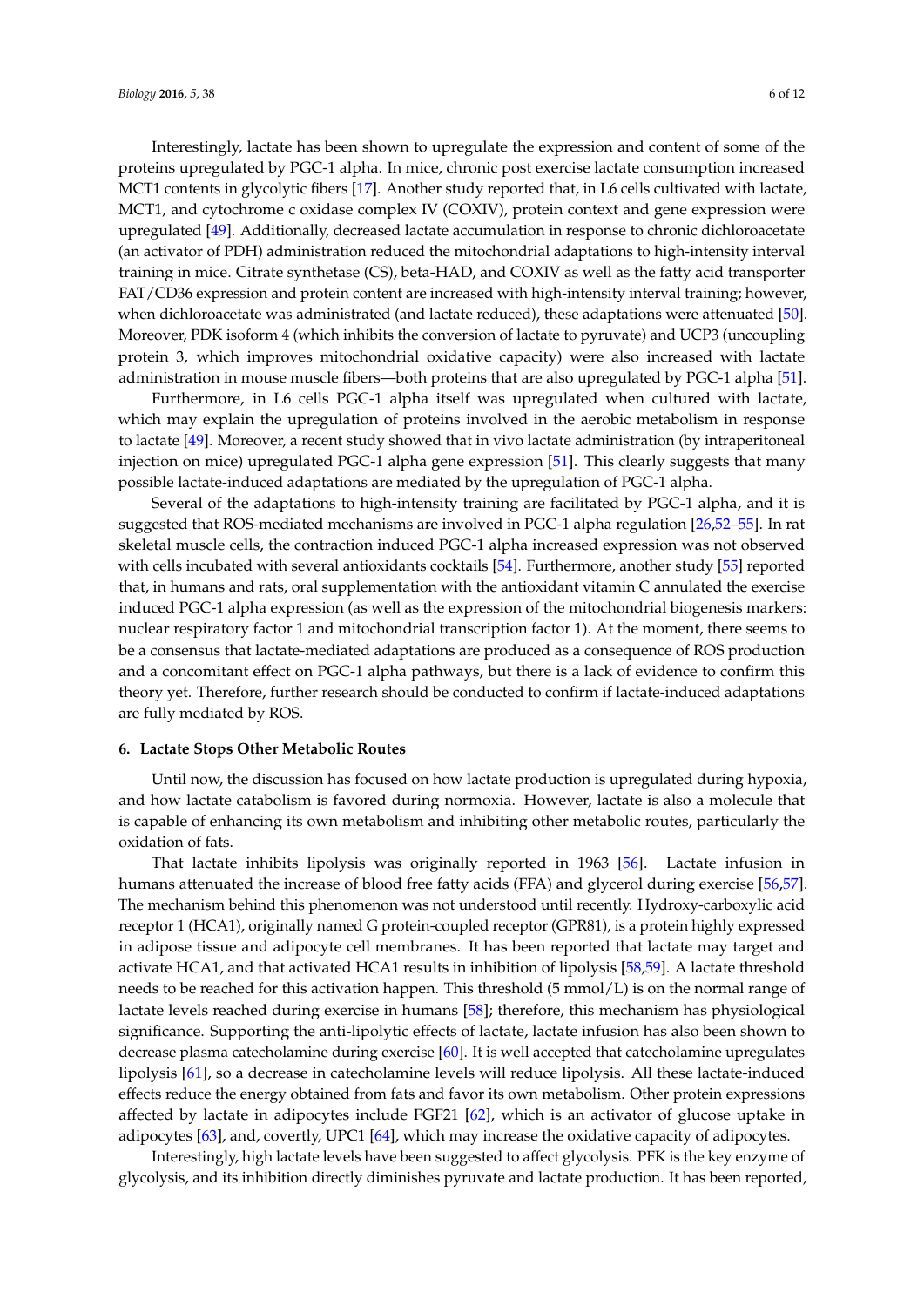first in C2C12 cells [\[8\]](#page-8-6) and later in mice [\[9\]](#page-8-7), that lactate downregulates PFK, in contrast to its effect in hypoxia. The mechanism behind this is still unknown, but this effect directly limits anaerobic metabolism. Further research should be done to establish if this downregulation of PFK is affecting energy production during periods of high energetic demand as exercise. As it was discussed, lactate inhibits lipolysis and has the potential to decrease glycolytic activity; therefore, lactate may be limiting other ways of obtaining energy and indirectly favoring its own metabolism.

## **7. Alternative Signaling Pathways of Lactate**

## *7.1. Lactate Anabolic Effects*

Research on lactate has not only focused on metabolic related adaptations. It has been suggested that lactate may play a role in muscle cell myogenesis (the process of muscular cell formation). This process particularly takes place within embryo cells, but it is commonly accepted that satellite cells (muscle stem cells) may also differentiate into myocytes (muscle fibers), thus playing an important role in muscle repair, maintenance, and growth  $[65]$ .

A study conducted by Bloch et al. [\[66\]](#page-11-3) showed that, in C2C12 myoblast cultured with lactate, myogenesis is affected by a withdrawal from the cell cycle and promotion of early differentiation. However, the addition of an antioxidant (L-ascorbic acid, *N*-Acetyl-L-cysteine and linolenic acid) reversed these lactate-induced effects, suggesting that they are mediated by ROS. Supporting the anabolic lactate effects, a recent study [\[67\]](#page-11-4) reported that lactate (as well as lactate with caffeine) also promotes differentiation in satellite cells. While lactate increased myogenin protein content (a satellite cell activity marker) and P70S6K phosphorylation (an anabolic marker), lactate with caffeine additionally augmented Pax7, MyoD (satellite cell activity markers), and mTOR phosphorylation (mammalian target of rapamycin; an important anabolism marker). Moreover, in an in vivo study, oral lactate with caffeine supplementation in low exercised rats increased muscle mass, satellite cell activity (myogenin content), and anabolic signals (phosphorylation of mTOR and P70SK) [\[67\]](#page-11-4). These results indicate that lactate may also be involved in the activation of anabolic signals.

Another anabolic factor that was related to lactate was the steroid hormone testosterone, which can later activate the mTOR signaling pathway [\[68](#page-11-5)[,69\]](#page-11-6). Testosterone secretion was increased in rat Leydig cells after being cultured with 10 mmol of lactate [\[70\]](#page-11-7). A similar study [\[71\]](#page-11-8) with rat testicular cells cultured in lactate (0.01–10 mmol) also reported increases in testosterone production by a luteinizing hormone independent mechanism, suggesting a cAMP-mediated mechanism. The four presented studies are the only ones that relate lactate to testosterone and myogenesis; therefore, further research should be done to confirm these results and to understand how lactate may be affecting satellite cells and muscle growth in living organisms.

#### *7.2. Lactate in the Brain*

A detailed description of lactate signaling pathways in the brain is a topic that exceeds the scope of this review and has been well reviewed by Mosienko et al. [\[72\]](#page-11-9). Nonetheless, this section will briefly summarize lactate functions in the brain. Lactate acts in the brain, both as a signaling molecule and as an energy source. It is produced by astrocytes and neurons, and it has also been suggested that part of the muscle lactate production is shuttled to the brain [\[73\]](#page-11-10). Lactate shuttling has been suggested to happen between astrocytes and neurons, like with glycolytic and oxidative fibers. Astrocytes have a high concentration of MCT4, while in neurons the MCT1 isoform is more present; thus, it has been postulated that lactate produced by astrocytes may be used as energy by neurons. Additionally, it was suggested that, during exercise, muscle-derived lactate may supply energy to the brain [\[74\]](#page-11-11). Moreover, exercise-mediated adaptations in the brain have been reproduced by oral lactate administration [\[75\]](#page-11-12); therefore, it is logical to think that lactate is a signal molecule in the brain.

Cells of the central nervous system possess the lactate receptor HCA1 which is mostly present in neurons, but also expressed in astrocytes. HCA1 is directly activated by lactate, and this causes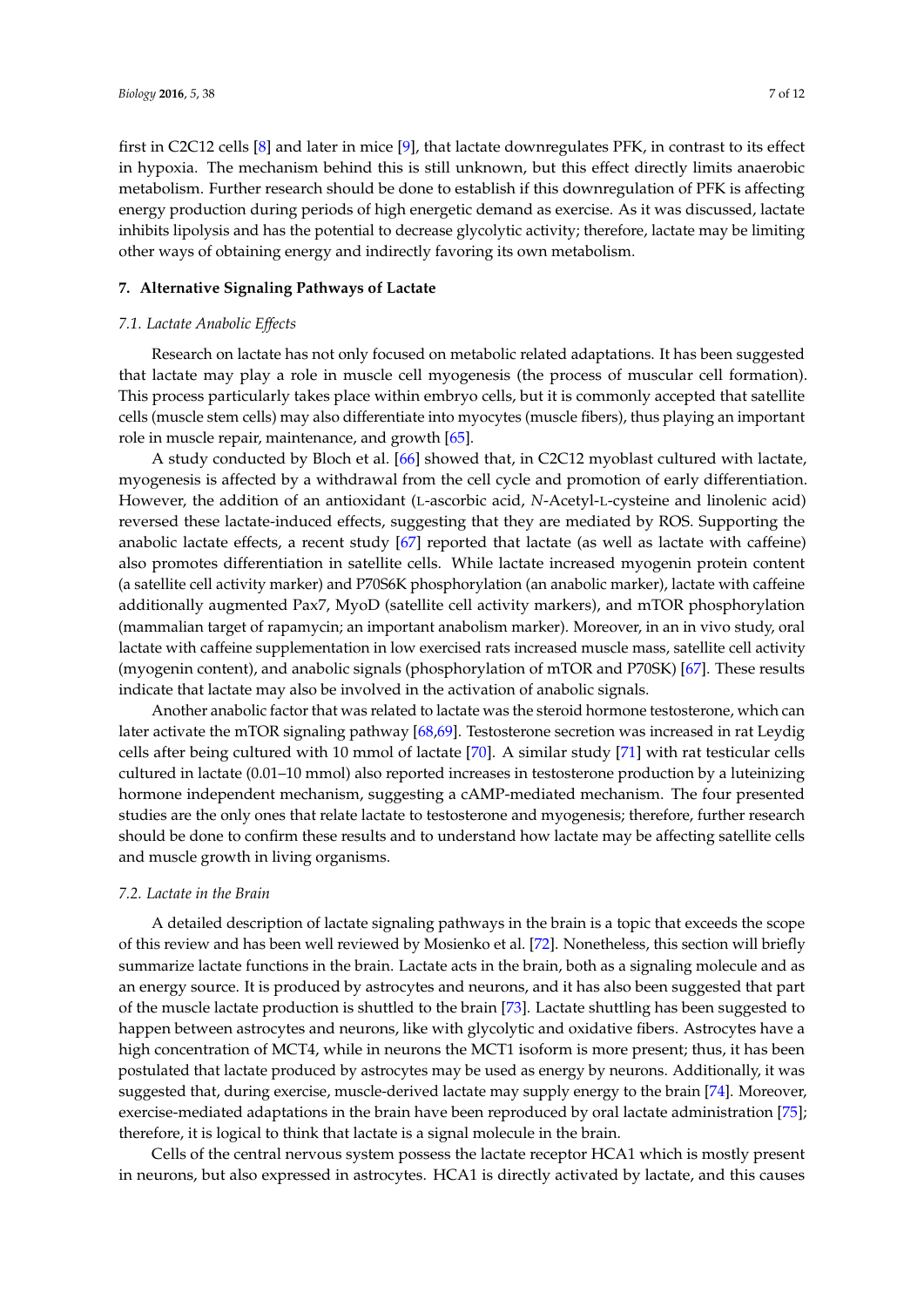an inhibition of the cAMP-mediated signaling pathways. Importantly, for HCA1 lactate-mediated activation, a lactate concentration higher than  $5 \text{ mmol/L}$  is needed [\[72\]](#page-11-9). It should be noted that, because the levels of HCA1 in the brain are approximately 100 folds lower than in adipose tissue [\[76\]](#page-11-13), the relevance of HCA1 in the brain is not clear. Moreover, astrocyte-derived lactate has been shown to be a signaling molecule that mediates excitation of locus coeruleus neurons (which supplies norepinephrine to the frontal brain structures) [\[77\]](#page-11-14). This mechanism may have major physiological implications for the nervous system activation.

The role of lactate in the brain has been associated with long-term memory. Suzuki et al. [\[78\]](#page-11-15) showed that the shuttle of lactate from astrocytes to neurons is necessary to establish and maintain long-term memory in vivo. The molecular mechanism behind this was investigated by Yang et al. [\[64\]](#page-11-1). Their study reported that lactate induces the expression of plasticity genes in neurons (Arc, Zif268, c-Fos, and BDNF), and this effect is mediated by the modulation of the NMDA receptor (which is a receptor that regulates neuron plasticity and memory functions). When lactate transport was stopped by a MCTs inhibitor (UK5099), the lactate-mediated effect was no longer observed; thus, lactate transport is necessary for this process. Moreover, the same cell types cultured with NADH (which is produced in the reduction of lactate) simulated the same effects observed in lactate cultured cells; therefore, the lactate-induced plasticity genes expression in neurons is mediated by lactate metabolism and the associated production of NADH (which modify the NADH/NAD ratio, mediating many signaling pathways). It is important to remark that the lactate level needed to activate plasticity-related genes was 2.5 mmol/L. This level is in the range of human brain basal levels, which vary from 0.5 to 5.1 mmol/L [\[79\]](#page-11-16); thus, this mechanism has significant relevance in brain plasticity under healthy physiological conditions.

## **8. Conclusions and Future Directions**

This review discussed the several pathways that lactate may have. Lactate to pyruvate reversing conversion is of fundamental importance to maintain the redox balance in cells. Furthermore, lactate has many benefits during exercise: lactate transport serves as an indirect regulator of muscle acidosis, and lactate itself is an effective energy source. As a signaling molecule, lactate has been shown to interact with many important pathways, such as the case of HIF-1, PGC-1, alpha, and many other anabolic signals. Additionally, lactate function in the brain is far from being understood; however, apart from being an energy source, it is implicated in important functions such as norepinephrine release and brain plasticity. Lactate is one of many molecules that are increased during exercise, and it is highly transported between tissues, having many different roles. Despite its clear influence in many signaling pathways, it is not clear yet how lactate affects these pathways; therefore, further research must be done to clarify the mechanism by which lactate is mediating adaptations, particularly exercise-induced adaptations. Additionally, due to the apparently positive effects (exercise-like induced adaptations) of lactate in the organism, it would be interesting to consider it as a sports supplement. Although there are some studies that report lactate as an ergogenic aid presented as an energy source as well as an alkalizing agent [\[80](#page-11-17)[,81\]](#page-11-18), there is no evidence on how oral lactate supplementation can affect exercise-mediated adaptations in humans. Furthermore, it would be of interest to study the effects of lactobacillus fermented food as a natural source of lactate. In addition, despite the acceptance of the theory that lactate mediates exercise-induced adaptations, it is unknown if it has the same effect in both trained and untrained subjects. These are examples of questions that are still unsolved. Lactate science is far from being completely understood; therefore, it is still an exciting area to study.

**Acknowledgments:** The authors would like to thanks Professor P. Tromovitch for reading and correcting this article.

**Conflicts of Interest:** The authors declare no conflict of interest.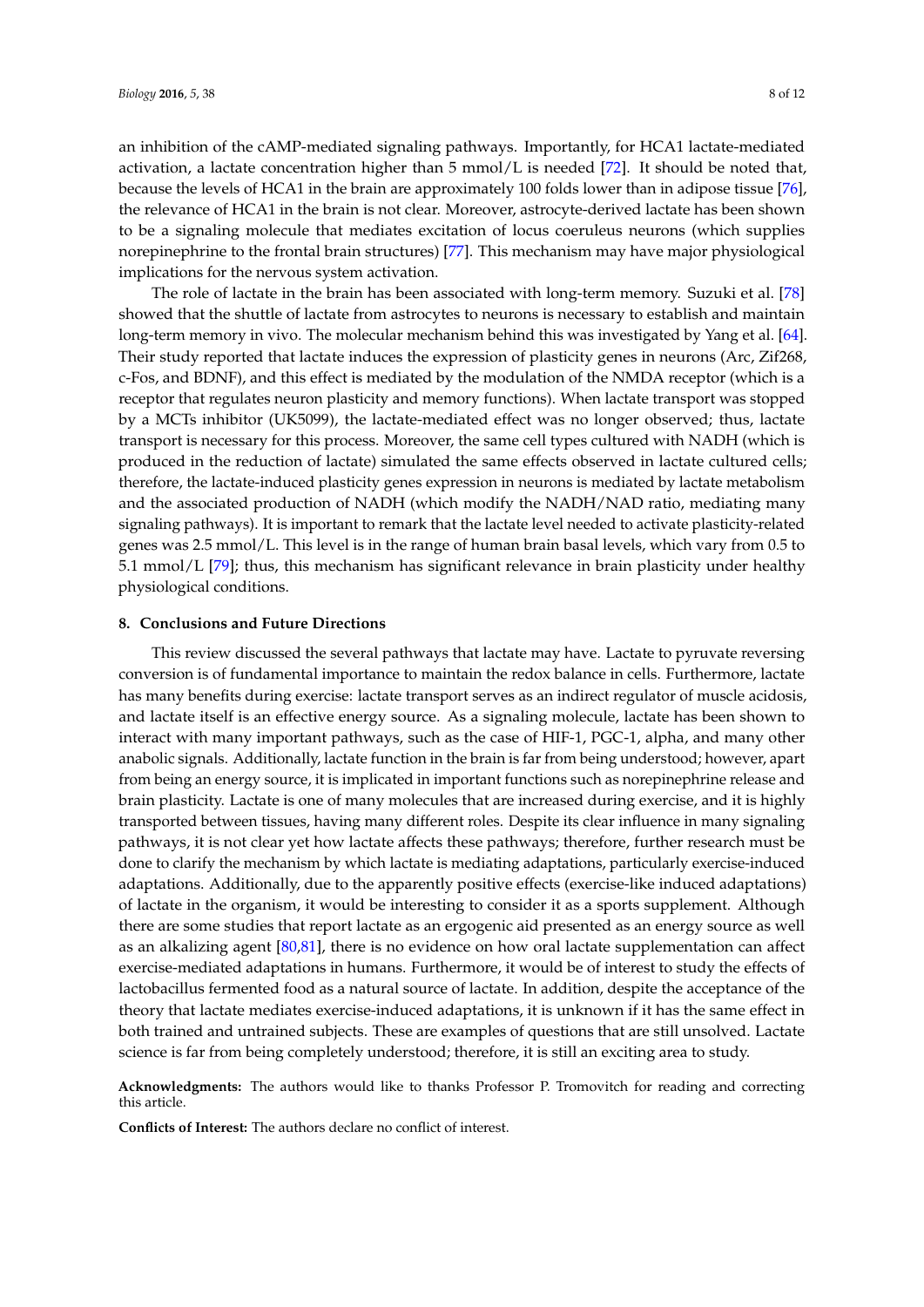# **References**

- <span id="page-8-0"></span>1. Philp, A.; Macdonald, A.L.; Watt, P.W. Lactate—A signal coordinating cell and systemic function. *J. Exp. Biol.* **2005**, *208*, 4561–4575. [\[CrossRef\]](http://dx.doi.org/10.1242/jeb.01961) [\[PubMed\]](http://www.ncbi.nlm.nih.gov/pubmed/16326938)
- <span id="page-8-1"></span>2. Ewaschuk, J.B.; Naylor, J.M.; Zello, G.A. D-lactate in human and ruminant metabolism. *J. Nutr.* **2005**, *135*, 1619–1625. [\[PubMed\]](http://www.ncbi.nlm.nih.gov/pubmed/15987839)
- <span id="page-8-2"></span>3. Hollidge-Horvat, M.G.; Parolin, M.L.; Wong, D.; Jones, N.L.; Heigenhauser, G.J. Effect of induced metabolic alkalosis on human skeletal muscle metabolism during exercise. *Am. J. Physiol. Endocrinol. Metab.* **2000**, *278*, E316–E329. [\[PubMed\]](http://www.ncbi.nlm.nih.gov/pubmed/10662717)
- 4. Sutton, J.R.; Jones, N.L.; Toews, C.J. Effect of PH on muscle glycolysis during exercise. *Clin. Sci.* **1981**, *61*, 331–338. [\[CrossRef\]](http://dx.doi.org/10.1042/cs0610331) [\[PubMed\]](http://www.ncbi.nlm.nih.gov/pubmed/7261554)
- <span id="page-8-3"></span>5. Donaldson, S.K.B.; Hermansen, L. Differential, Direct Effects of  $H^+$  on  $Ca_2^+$ -Activated Force of Skinned Fibers from the Soleus, Cardiac and Adductor Magnus Muscles of Rabbits. *Pllfigers Arch.* **1978**, *376*, 55–65. [\[CrossRef\]](http://dx.doi.org/10.1007/BF00585248)
- <span id="page-8-4"></span>6. Robergs, R.A.; Ghiasvand, F.; Parker, D. Biochemistry of exercise-induced metabolic acidosis. *Am. J. Physiol. Regul. Integr. Comp. Physiol.* **2004**, *287*, 502–516. [\[CrossRef\]](http://dx.doi.org/10.1152/ajpregu.00114.2004) [\[PubMed\]](http://www.ncbi.nlm.nih.gov/pubmed/15308499)
- <span id="page-8-5"></span>7. Hogan, M.C.; Gladden, L.B.; Kurdak, S.S.; Poole, D.C. Increased [lactate] in working dog muscle reduces tension development independent of pH. *Med. Sci. Sports Exerc.* **1995**, *27*, 371–377. [\[CrossRef\]](http://dx.doi.org/10.1249/00005768-199503000-00013) [\[PubMed\]](http://www.ncbi.nlm.nih.gov/pubmed/7752864)
- <span id="page-8-6"></span>8. Leite, T.C.; Da Silva, D.; Coelho, R.G.; Zancan, P.; Sola-Penna, M. Lactate favours the dissociation of skeletal muscle 6-phosphofructo-1-kinase tetramers down-regulating the enzyme and muscle glycolysis. *Biochem. J.* **2007**, *408*, 123–130.
- <span id="page-8-7"></span>9. Leite, T.C.; Coelho, R.G.; Da Silva, D.; Coelho, W.S.; Marinho-Carvalho, M.M.; Sola-Penna, M. Lactate downregulates the glycolytic enzymes hexokinase and phosphofructokinase in diverse tissues from mice. *FEBS Lett.* **2011**, *585*, 92–98. [\[CrossRef\]](http://dx.doi.org/10.1016/j.febslet.2010.11.009) [\[PubMed\]](http://www.ncbi.nlm.nih.gov/pubmed/21074528)
- <span id="page-8-8"></span>10. Brooks, G.A. The lactate shuttle during exercise and recovery. *Med. Sci. Sports Exerc.* **1986**, *18*, 360–368. [\[CrossRef\]](http://dx.doi.org/10.1249/00005768-198606000-00019) [\[PubMed\]](http://www.ncbi.nlm.nih.gov/pubmed/3523107)
- <span id="page-8-9"></span>11. Messonnier, L.; Kristensen, M.; Juel, C.; Denis, C. Importance of pH regulation and lactate/H<sup>+</sup> transport capacity for work production during supramaximal exercise in humans. *J. Appl. Physiol.* **2007**, *102*, 1936–1944. [\[CrossRef\]](http://dx.doi.org/10.1152/japplphysiol.00691.2006) [\[PubMed\]](http://www.ncbi.nlm.nih.gov/pubmed/17289910)
- <span id="page-8-10"></span>12. Brooks, G.A. Cell-cell and intracellular lactate shuttles. *J. Physiol.* **2009**, *23*, 5591–5600. [\[CrossRef\]](http://dx.doi.org/10.1113/jphysiol.2009.178350) [\[PubMed\]](http://www.ncbi.nlm.nih.gov/pubmed/19805739)
- <span id="page-8-11"></span>13. Eto, D.; Hada, T.; Kusano, K.; Kai, M.; Kusunose, R. Effect of Three Kinds of Severe Repeated Exercises on Blood Lactate Concentrations in Thoroughbred Horses on a Treadmill. *J. Equine Sci.* **2004**, *15*, 61–65. [\[CrossRef\]](http://dx.doi.org/10.1294/jes.15.61)
- <span id="page-8-12"></span>14. Kitaoka, Y.; Endo, Y.; Mukai, K.; Aida, H.; Hiraga, A.; Hatta, H. Muscle glycogen breakdown and lactate metabolism during intensive exercise in Thoroughbred horses. *J. Phys. Fit. Sports Med.* **2014**, *3*, 451–456. [\[CrossRef\]](http://dx.doi.org/10.7600/jpfsm.3.451)
- <span id="page-8-13"></span>15. Stevenson, R.W.; Mitchell, D.R.; Hendrick, G.K.; Rainey, R.; Cherrington, A.D.; Frizzell, R.T. Lactate as substrate for glycogen resynthesis after exercise. *J. Appl. Physiol.* **1987**, *62*, 2237–2240. [\[PubMed\]](http://www.ncbi.nlm.nih.gov/pubmed/3610920)
- <span id="page-8-14"></span>16. Minet, A.D.; Gaster, M. Pyruvate carboxylase is expressed in human skeletal muscle. *Biochem. Biophys. Res. Commun.* **2010**, *402*, 196–197. [\[CrossRef\]](http://dx.doi.org/10.1016/j.bbrc.2010.08.102) [\[PubMed\]](http://www.ncbi.nlm.nih.gov/pubmed/20807508)
- <span id="page-8-15"></span>17. Hoshino, D.; Hanawa, T.; Takahashi, Y.; Masuda, H.; Hatta, H. Chronic post-exercise lactate administration with endurance training increases glycogen concentration and monocarboxylate transporter 1 protein in mouse white muscle. *J. Nutr. Sci. Vitaminol.* **2014**, *60*, 413–419. [\[CrossRef\]](http://dx.doi.org/10.3177/jnsv.60.413) [\[PubMed\]](http://www.ncbi.nlm.nih.gov/pubmed/25866305)
- <span id="page-8-16"></span>18. Johnson, J.L.; Bagby, G.J. Gluconeogenic pathway in liver and muscle glycogen synthesis after exercise. *J. Appl. Physiol.* **1988**, *64*, 1591–1599. [\[PubMed\]](http://www.ncbi.nlm.nih.gov/pubmed/3288609)
- <span id="page-8-17"></span>19. Abe, T.; Kitaoka, Y.; Kikuchi, D.M.; Takeda, K.; Numata, O.; Takemasa, T. High-intensity interval training-induced metabolic adaptation coupled with an increase in Hif-1α and glycolytic protein expression. *J. Appl. Physiol.* **2015**, *119*, 1297–1302. [\[CrossRef\]](http://dx.doi.org/10.1152/japplphysiol.00499.2015) [\[PubMed\]](http://www.ncbi.nlm.nih.gov/pubmed/26429867)
- <span id="page-8-18"></span>20. Semenza, G.L. Hydroxylation of HIF-1: Oxygen sensing at the molecular level. *Physiology* **2004**, *19*, 176–182. [\[CrossRef\]](http://dx.doi.org/10.1152/physiol.00001.2004) [\[PubMed\]](http://www.ncbi.nlm.nih.gov/pubmed/15304631)
- <span id="page-8-19"></span>21. Ohno, H.; Shirato, K.; Sakurai, T.; Ogasawara, J.; Sumitani, Y.; Sato, S.; Imaizumi, K.; Ishida, H.; Kizaki, T. Effect of exercise on HIF-1 and VEGF signaling. *J. Phys. Fit. Sports Med.* **2012**, *1*, 5–16. [\[CrossRef\]](http://dx.doi.org/10.7600/jpfsm.1.5)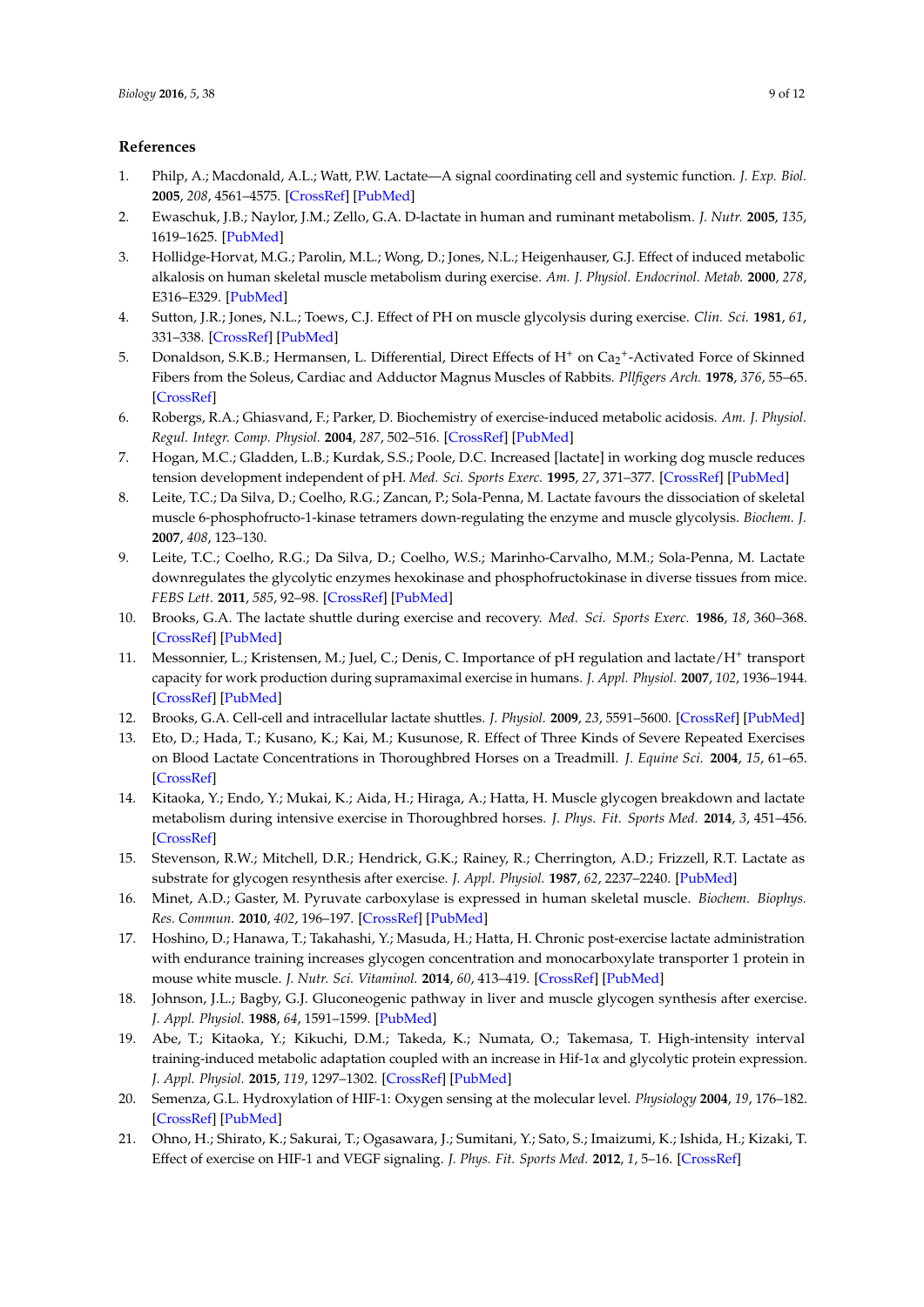- <span id="page-9-0"></span>22. Verrax, J.; Sonveaux, P.; Copetti, T.; De Saedeleer, C.J.; Gallez, B.; Feron, O.; Ribeiro, A.; Michiels, C.; Dewhirst, M.W. Targeting the lactate transporter MCT1 in endothelial cells Inhibits lactate-induced HIF-1 activation and tumor angiogenesis. *PLoS ONE* **2012**, *7*, e33418.
- <span id="page-9-1"></span>23. Pisani, D.F.; Dechesne, C.A. Skeletal muscle HIF-1alpha expression is dependent on muscle fiber type. *J. Gen. Physiol.* **2005**, *126*, 173–178. [\[CrossRef\]](http://dx.doi.org/10.1085/jgp.200509265) [\[PubMed\]](http://www.ncbi.nlm.nih.gov/pubmed/16043777)
- <span id="page-9-2"></span>24. Kim, J.W.; Tchernyshyov, I.; Semenza, G.L.; Dang, C.V. HIF-1-mediated expression of pyruvate dehydrogenase kinase: A metabolic switch required for cellular adaptation to hypoxia. *Cell Metab.* **2006**, *3*, 177–185. [\[CrossRef\]](http://dx.doi.org/10.1016/j.cmet.2006.02.002) [\[PubMed\]](http://www.ncbi.nlm.nih.gov/pubmed/16517405)
- <span id="page-9-3"></span>25. Halestrap, A.P.; Wilson, M.C. The monocarboxylate transporter family-Role and regulation. *IUBMB Life* **2012**, *64*, 109–119. [\[CrossRef\]](http://dx.doi.org/10.1002/iub.572) [\[PubMed\]](http://www.ncbi.nlm.nih.gov/pubmed/22162139)
- <span id="page-9-17"></span>26. Hoshino, D.; Kitaoka, Y.; Hatta, H. High-intensity interval training enhances oxidative capacity and substrate availability in skeletal muscle. *J. Phys. Fit. Sports Med.* **2016**, *5*, 13–23. [\[CrossRef\]](http://dx.doi.org/10.7600/jpfsm.5.13)
- 27. Kitaoka, Y.; Hoshino, D.; Hatta, H. Monocarboxylate transporter and lactate metabolism. *J. Phys. Fit. Sports Med.* **2012**, *1*, 247–252. [\[CrossRef\]](http://dx.doi.org/10.7600/jpfsm.1.247)
- <span id="page-9-4"></span>28. Juel, C.; Halestrap, A.P. Topical Review Lactate transport in skeletal muscle—Role and regulation of the monocarboxylate transporter. *J. Physiol.* **1999**, *517*, 633–642. [\[CrossRef\]](http://dx.doi.org/10.1111/j.1469-7793.1999.0633s.x) [\[PubMed\]](http://www.ncbi.nlm.nih.gov/pubmed/10358105)
- <span id="page-9-5"></span>29. Ullah, M.S.; Davies, A.J.; Halestrap, A.P. The plasma membrane lactate transporter MCT4, but not MCT1, is up-regulated by hypoxia through a HIF-1α-dependent mechanism. *J. Biol. Chem.* **2006**, *281*, 9030–9037. [\[CrossRef\]](http://dx.doi.org/10.1074/jbc.M511397200) [\[PubMed\]](http://www.ncbi.nlm.nih.gov/pubmed/16452478)
- <span id="page-9-6"></span>30. Sakagami, H.; Makino, Y.; Mizumoto, K.; Isoe, T.; Takeda, Y.; Watanabe, J.; Fujita, Y.; Takiyama, Y.; Abiko, A.; Haneda, M. Loss of HIF-1 $\alpha$  impairs GLUT4 translocation and glucose uptake by the skeletal muscle cells. *Am. J. Physiol. Endocrinol. Metab.* **2014**, *306*, E1065–E1076. [\[CrossRef\]](http://dx.doi.org/10.1152/ajpendo.00597.2012) [\[PubMed\]](http://www.ncbi.nlm.nih.gov/pubmed/24619881)
- 31. Wood, S.M.; Wiesener, M.S.; Yeates, K.M.; Okada, N.; Pugh, C.W.; Maxwell, P.H.; Ratcliffe, P.J. Selection and Analysis of a mutant cell line defective in the Hypoxia-inducible Factor-1 alpha-Subunit (HIF-1alpha). *J. Biol. Chem.* **1998**, *273*, 8360–8368. [\[CrossRef\]](http://dx.doi.org/10.1074/jbc.273.14.8360) [\[PubMed\]](http://www.ncbi.nlm.nih.gov/pubmed/9525945)
- 32. Chen, C.; Pore, N.; Behrooz, A.; Ismail-Beigi, F.; Maity, A. Regulation of glut1 mRNA by Hypoxia-inducible Factor-1: Interaction between H-ras and hypoxia. *J. Biol. Chem.* **2001**, *276*, 9519–9525. [\[CrossRef\]](http://dx.doi.org/10.1074/jbc.M010144200) [\[PubMed\]](http://www.ncbi.nlm.nih.gov/pubmed/11120745)
- <span id="page-9-7"></span>33. Mobasheri, A.; Richardson, S.; Mobasheri, R.; Shakibaei, M.; Hoyland, J.A. Hypoxia inducible factor-1 and facilitative glucose transporters GLUT1 and GLUT3: Putative molecular components of the oxygen and glucose sensing apparatus in articular chondrocytes. *Histol. Histopathol.* **2005**, *20*, 1327–1338. [\[PubMed\]](http://www.ncbi.nlm.nih.gov/pubmed/16136514)
- <span id="page-9-8"></span>34. Pescador, N.; Villar, D.; Cifuentes, D.; Garcia-Rocha, M.; Ortiz-Barahona, A.; Vazquez, S.; Ordoñ Ez, A.; Cuevas, Y.; Saez-Morales, D.; Garcia-Bermejo, M.L.; et al. Hypoxia Promotes Glycogen Accumulation through Hypoxia Inducible Factor (HIF)-Mediated Induction of Glycogen Synthase 1. *PLoS ONE* **2010**, *5*, e9644. [\[CrossRef\]](http://dx.doi.org/10.1371/journal.pone.0009644) [\[PubMed\]](http://www.ncbi.nlm.nih.gov/pubmed/20300197)
- <span id="page-9-9"></span>35. Danforth, W.H. Glycogen Synthetase Activity in Skeletal Muscle. *J. Biol. Chem.* **1965**, *240*, 588–593. [\[PubMed\]](http://www.ncbi.nlm.nih.gov/pubmed/14275108)
- <span id="page-9-10"></span>36. Lawrence, J.C.; Roach, P.J. New insights into the role and mechanism of glycogen synthase activation by insulin. *Diabetes* **1997**, *46*, 541–547. [\[CrossRef\]](http://dx.doi.org/10.2337/diab.46.4.541) [\[PubMed\]](http://www.ncbi.nlm.nih.gov/pubmed/9075792)
- <span id="page-9-11"></span>37. Villar-Palasí, C.; Guinovart, J.J. The role of glucose 6-phosphate in the control of glycogen synthase. *FASEB* **1997**, *11*, 544–558.
- <span id="page-9-12"></span>38. Zachwieja, J.; Costill, D.; Pascoe, D.; Robergs, R.; Fink, W. Influence of muscle glycogen depletion on the rate of resynthesis. *Med. Sci. Sports Exerc.* **1991**, *23*, 44–48. [\[CrossRef\]](http://dx.doi.org/10.1249/00005768-199101000-00008) [\[PubMed\]](http://www.ncbi.nlm.nih.gov/pubmed/1900096)
- <span id="page-9-13"></span>39. Firth, J.D.; Ebert, B.L.; Ratcliffe, P.J. Hypoxic Regulation of Lactate Dehydrogenase. *J. Biol. Chem.* **1995**, *270*, 2102–21027.
- 40. Yablonka-Reuveni, Z.; Day, K.; Vine, A.; Shefer, G. Defining the transcriptional signature of skeletal muscle stem cells. *J. Anim. Sci.* **2008**, *86*, E207–E216. [\[CrossRef\]](http://dx.doi.org/10.2527/jas.2007-0473) [\[PubMed\]](http://www.ncbi.nlm.nih.gov/pubmed/17878281)
- <span id="page-9-14"></span>41. Semenza, G.L.; Jiang, B.H.; Leung, S.W.; Passantino, R.; Concordat, J.P.; Maire, P.; Giallongo, A. Hypoxia response elements in the aldolase A, enolase 1, and lactate dehydrogenase a gene promoters contain essential binding sites for hypoxia-inducible factor 1. *J. Biol. Chem.* **1996**, *271*, 32529–32537. [\[CrossRef\]](http://dx.doi.org/10.1074/jbc.271.51.32529) [\[PubMed\]](http://www.ncbi.nlm.nih.gov/pubmed/8955077)
- <span id="page-9-15"></span>42. Clanton, T.L. Hypoxia-induced reactive oxygen species formation in skeletal muscle. *J. Appl. Physiol.* **2007**, *102*, 2379–2388. [\[CrossRef\]](http://dx.doi.org/10.1152/japplphysiol.01298.2006) [\[PubMed\]](http://www.ncbi.nlm.nih.gov/pubmed/17289907)
- <span id="page-9-16"></span>43. Hunt, T.K.; Aslam, R.S.; Beckert, S.; Wagner, S.; Ghani, Q.P.; Hussain, M.Z.; Roy, S.; Sen, C.K. Aerobically derived lactate stimulates revascularization and tissue repair via redox mechanisms. *Antioxid. Redox Signal.* **2007**, *9*, 1115–1124. [\[CrossRef\]](http://dx.doi.org/10.1089/ars.2007.1674) [\[PubMed\]](http://www.ncbi.nlm.nih.gov/pubmed/17567242)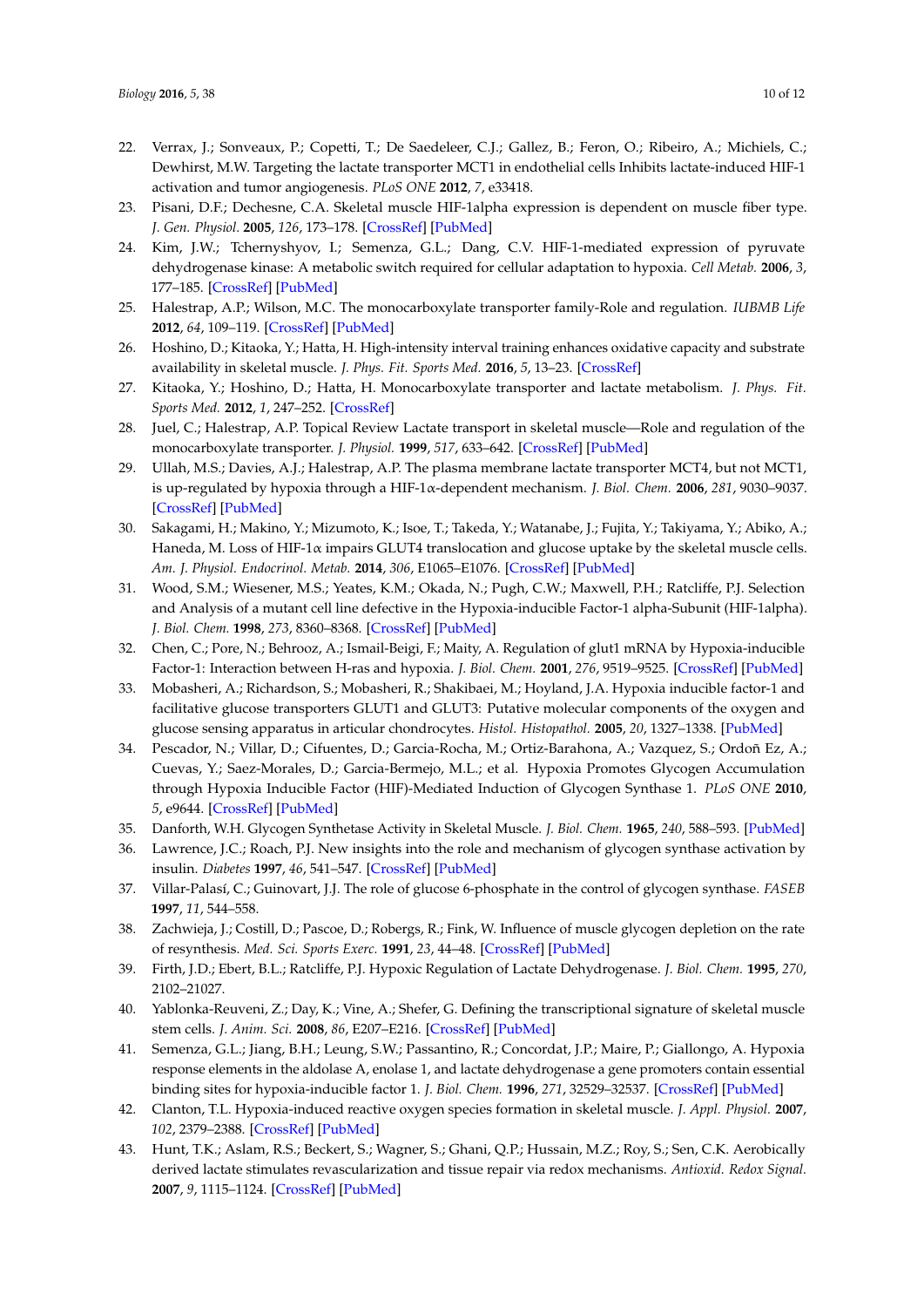- <span id="page-10-0"></span>44. De Saedeleer, C.J.; Copetti, T.; Porporato, P.E.; Verrax, J.; Feron, O.; Sonveaux, P. Lactate Activates HIF-1 in Oxidative but Not in Warburg-Phenotype Human Tumor Cells. *PLoS ONE* **2012**, *7*, e46571. [\[CrossRef\]](http://dx.doi.org/10.1371/journal.pone.0046571) [\[PubMed\]](http://www.ncbi.nlm.nih.gov/pubmed/23082126)
- <span id="page-10-1"></span>45. Gao, P.; Zhang, H.; Dinavahi, R.; Li, F.; Xiang, Y.; Raman, V.; Bhujwalla, Z.M.; Felsher, D.W.; Cheng, L.; Pevsner, J.; et al. HIF-dependent antitumorigenic effect of antioxidants in vivo. *Cancer Cell* **2007**, *12*, 230–238. [\[CrossRef\]](http://dx.doi.org/10.1016/j.ccr.2007.08.004) [\[PubMed\]](http://www.ncbi.nlm.nih.gov/pubmed/17785204)
- <span id="page-10-2"></span>46. Knowles, H.J.; Raval, R.R.; Harris, A.L.; Ratcliffe, P.J. Effect of ascorbate on the activity of hypoxia-inducible factor in cancer cells. *Cancer Res.* **2003**, *63*, 1764–1768. [\[PubMed\]](http://www.ncbi.nlm.nih.gov/pubmed/12702559)
- <span id="page-10-3"></span>47. Summermatter, S.; Santos, G.; Pérez-Schindler, J.; Handschin, C. Skeletal muscle PGC-1α controls whole-body lactate homeostasis through estrogen-related receptor α-dependent activation of LDH B and repression of LDH A. *Proc. Natl. Acad. Sci. USA* **2013**, *110*, 8738–8743. [\[CrossRef\]](http://dx.doi.org/10.1073/pnas.1212976110) [\[PubMed\]](http://www.ncbi.nlm.nih.gov/pubmed/23650363)
- <span id="page-10-4"></span>48. Benton, C.R.; Yoshida, Y.; Lally, J.; Han, X.-X.; Hatta, H.; Bonen, A. PGC-1alpha increases skeletal muscle lactate uptake by increasing the expression of MCT1 but not MCT2 or MCT4. *Physiol. Genom.* **2008**, *35*, 45–54. [\[CrossRef\]](http://dx.doi.org/10.1152/physiolgenomics.90217.2008) [\[PubMed\]](http://www.ncbi.nlm.nih.gov/pubmed/18523157)
- <span id="page-10-5"></span>49. Hashimoto, T.; Hussien, R.; Oommen, S.; Gohil, K.; Brooks, G. Lactate sensitive transcription factor network in L6 cells: Activation of MCT1 and mitochondrial biogenesis. *FASEB J.* **2007**, *21*, 2602–2612. [\[CrossRef\]](http://dx.doi.org/10.1096/fj.07-8174com) [\[PubMed\]](http://www.ncbi.nlm.nih.gov/pubmed/17395833)
- <span id="page-10-6"></span>50. Hoshino, D.; Tamura, Y.; Masuda, H.; Matsunaga, Y.; Hatta, H. Effects of decreased lactate accumulation after dichloroacetate administration on exercise training-induced mitochondrial adaptations in mouse skeletal muscle. *Physiol. Rep.* **2015**. [\[CrossRef\]](http://dx.doi.org/10.14814/phy2.12555) [\[PubMed\]](http://www.ncbi.nlm.nih.gov/pubmed/26416973)
- <span id="page-10-7"></span>51. Kitaoka, Y.; Takeda, K.; Tamura, Y.; Hatta, H. Lactate administration increases mRNA expression of PGC-1α and UCP3 in mouse skeletal muscle. *Appl. Physiol. Nutr. Metab.* **2016**, *41*, 695–698. [\[CrossRef\]](http://dx.doi.org/10.1139/apnm-2016-0016) [\[PubMed\]](http://www.ncbi.nlm.nih.gov/pubmed/27218871)
- <span id="page-10-8"></span>52. Irrcher, I.; Ljubicic, V.; Hood, D.A. Interactions between ROS and AMP kinase activity in the regulation of PGC-1alpha transcription in skeletal muscle cells. *Am. J. Physiol. Cell Physiol.* **2009**, *296*, C116–C123. [\[CrossRef\]](http://dx.doi.org/10.1152/ajpcell.00267.2007) [\[PubMed\]](http://www.ncbi.nlm.nih.gov/pubmed/19005163)
- 53. Powers, S.K.; Duarte, J.; Kavazis, A.N.; Talbert, E.E. Reactive oxygen species are signalling molecules for skeletal muscle adaptation. *Exp. Physiol.* **2010**, *95*, 1–9. [\[CrossRef\]](http://dx.doi.org/10.1113/expphysiol.2009.050526) [\[PubMed\]](http://www.ncbi.nlm.nih.gov/pubmed/19880534)
- <span id="page-10-10"></span>54. Silveira, L.R.; Pilegaard, H.; Kusuhara, K.; Curi, R.; Hellsten, Y. The contraction induced increase in gene expression of peroxisome proliferator-activated receptor (PPAR)-γ coactivator 1α (PGC-1α), mitochondrial uncoupling protein 3 (UCP3) and hexokinase II (HKII) in primary rat skeletal muscle cells is dependent on rea. *Biochim. Biophys. Acta Mol. Cell Res.* **2006**, *1763*, 969–976. [\[CrossRef\]](http://dx.doi.org/10.1016/j.bbamcr.2006.06.010) [\[PubMed\]](http://www.ncbi.nlm.nih.gov/pubmed/16916551)
- <span id="page-10-9"></span>55. Gomez-Cabrera, M.-C.; Domenech, E.; Romagnoli, M.; Arduini, A.; Borras, C.; Pallardo, F.V.; Sastre, J.; Viña, J. Oral administration of vitamin C decreases muscle mitochondrial biogenesis and hampers training-induced adaptations in endurance performance. *Am. J. Clin. Nutr.* **2008**, *87*, 142–149. [\[PubMed\]](http://www.ncbi.nlm.nih.gov/pubmed/18175748)
- <span id="page-10-11"></span>56. Gold, M.; Miller, H.I.; Issekutz, B.; Spitzer, J.J. Effect of exercise and lactic acid infusion on individual free fatty acids of plasma. *Am. J. Physiol.* **1963**, *205*, 902–904. [\[PubMed\]](http://www.ncbi.nlm.nih.gov/pubmed/5877419)
- <span id="page-10-12"></span>57. Boyd, A.E.; Giamber, S.R.; Mager, M.; Lebovitz, H.E. Lactate inhibition of lipolysis in exercising man. *Metabolism* **1974**, *23*, 531–542. [\[CrossRef\]](http://dx.doi.org/10.1016/0026-0495(74)90081-X)
- <span id="page-10-13"></span>58. Liu, C.; Wu, J.; Zhu, J.; Kuei, C.; Yu, J.; Shelton, J.; Sutton, S.W.; Li, X.; Su, J.Y.; Mirzadegan, T.; et al. Lactate inhibits lipolysis in fat cells through activation of an orphan G-protein-coupled receptor, GPR81. *J. Biol. Chem.* **2009**, *284*, 2811–2822. [\[CrossRef\]](http://dx.doi.org/10.1074/jbc.M806409200) [\[PubMed\]](http://www.ncbi.nlm.nih.gov/pubmed/19047060)
- <span id="page-10-14"></span>59. Cai, T.Q.; Ren, N.; Jin, L.; Cheng, K.; Kash, S.; Chen, R.; Wright, S.D.; Taggart, A.K.; Waters, M.G. Role of GPR81 in lactate—Mediated reduction of adipose lipolysis. *Biochem. Biophys. Res. Commun.* **2008**, *377*, 987–991. [\[CrossRef\]](http://dx.doi.org/10.1016/j.bbrc.2008.10.088) [\[PubMed\]](http://www.ncbi.nlm.nih.gov/pubmed/18952058)
- <span id="page-10-15"></span>60. Fattor, J.A.; Miller, B.F.; Jacobs, K.A.; Brooks, G.A. Catecholamine response is attenuated during moderate-intensity exercise in response to the "lactate clamp". *Am. J. Physiol. Endocrinol. Metab.* **2005**, *288*, E143–E147. [\[CrossRef\]](http://dx.doi.org/10.1152/ajpendo.00117.2004) [\[PubMed\]](http://www.ncbi.nlm.nih.gov/pubmed/15328074)
- <span id="page-10-16"></span>61. Millet, L.; Barbe, P.; Lafontan, M.; Berlan, M.; Galitzky, J. Catecholamine effects on lipolysis and blood flow in human abdominal and femoral adipose tissue. *J. Appl. Physiol.* **1998**, *85*, 181–188. [\[PubMed\]](http://www.ncbi.nlm.nih.gov/pubmed/9655773)
- <span id="page-10-17"></span>62. Jeanson, Y.; Ribas, F.; Galinier, A.; Arnaud, E.; Ducos, M.; Andre, M.; Chenouard, V.; Villarroya, F.; Casteilla, L.; Carriere, A. Lactate induces FGF21 expression in adipocytes through a p38-MAPK pathway. *Biochem. J.* **2016**, *473*, 685–692. [\[CrossRef\]](http://dx.doi.org/10.1042/BJ20150808) [\[PubMed\]](http://www.ncbi.nlm.nih.gov/pubmed/26769382)